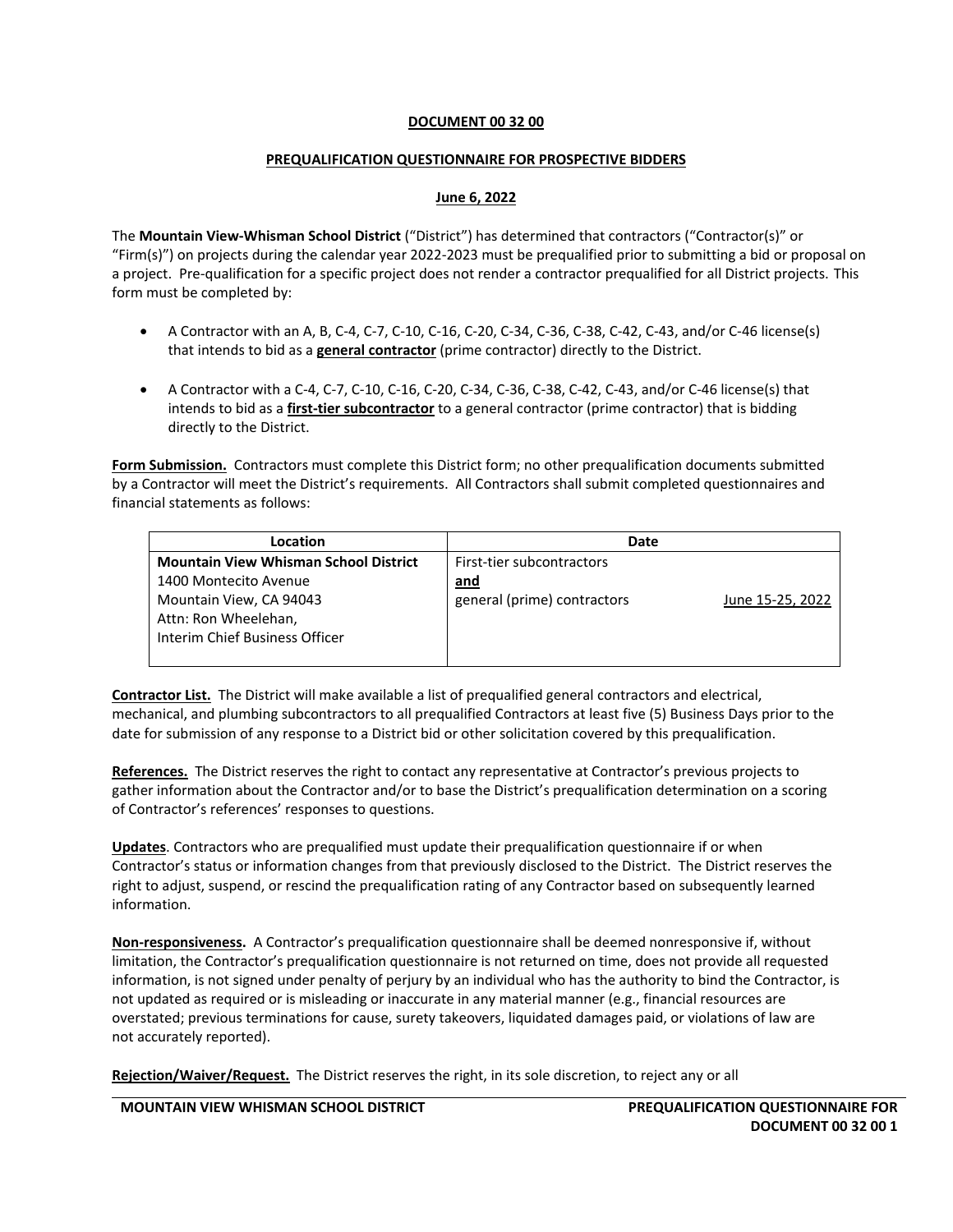prequalification questionnaires, to waive irregularities in any prequalification questionnaire or to request further information or documentation from any Contractor.

**Public Records.** Although the names of Contractors seeking prequalification may be public information, pursuant to, without limitation, Public Contract Code sections 20111.5(a) and 20111.6 (b), each Contractor's questionnaire and financial statements "shall not be public records and shall not be open to public inspection." However, the contents of Contractor's prequalification questionnaires and financial statements may be disclosed to third parties for purposes of clarification or investigation of material allegations or in any appeal process.

**Appeal.** A Contractor may appeal the District's decision. If a Contractor decides to appeal the District's prequalification decision, it must follow the following procedure:

- 1. Contractor shall submit, in writing, within **FIVE (5)** Business Days from District's determination, a detailed explanation of why it should be prequalified, with detailed and sufficient documentation supporting any and all bases for the appeal, and a request for a written response from the District to explain the District's determination.
- 2. Within five (5) Business Days from receipt of the District's written response to the Contractor's request, Contractor may submit, in writing, a request for a meeting with the District's staff. Contractor may submit with the request any and all additional information not previously provided that is directly responsive to the District's written response and that it believes supports a finding that District's determination should be changed.
- 3. The District will issue a final written determination of its decision on the appeal. The District staff may, at its discretion, hold a telephonic, virtual, or in person meeting with the Contractor prior to issuing its final written determination. The District's written determination shall be the final decision by the District, with no further right to an appeal.
- 4. **FAILURE OF A CONTRACTOR TO TIMELY FOLLOW ALL APPEAL STEPS SHALL BE A WAIVER OF ANY FURTHER REMEDY WITH CONCERNING PREQUALIFICATION WITH THE DISTRICT.**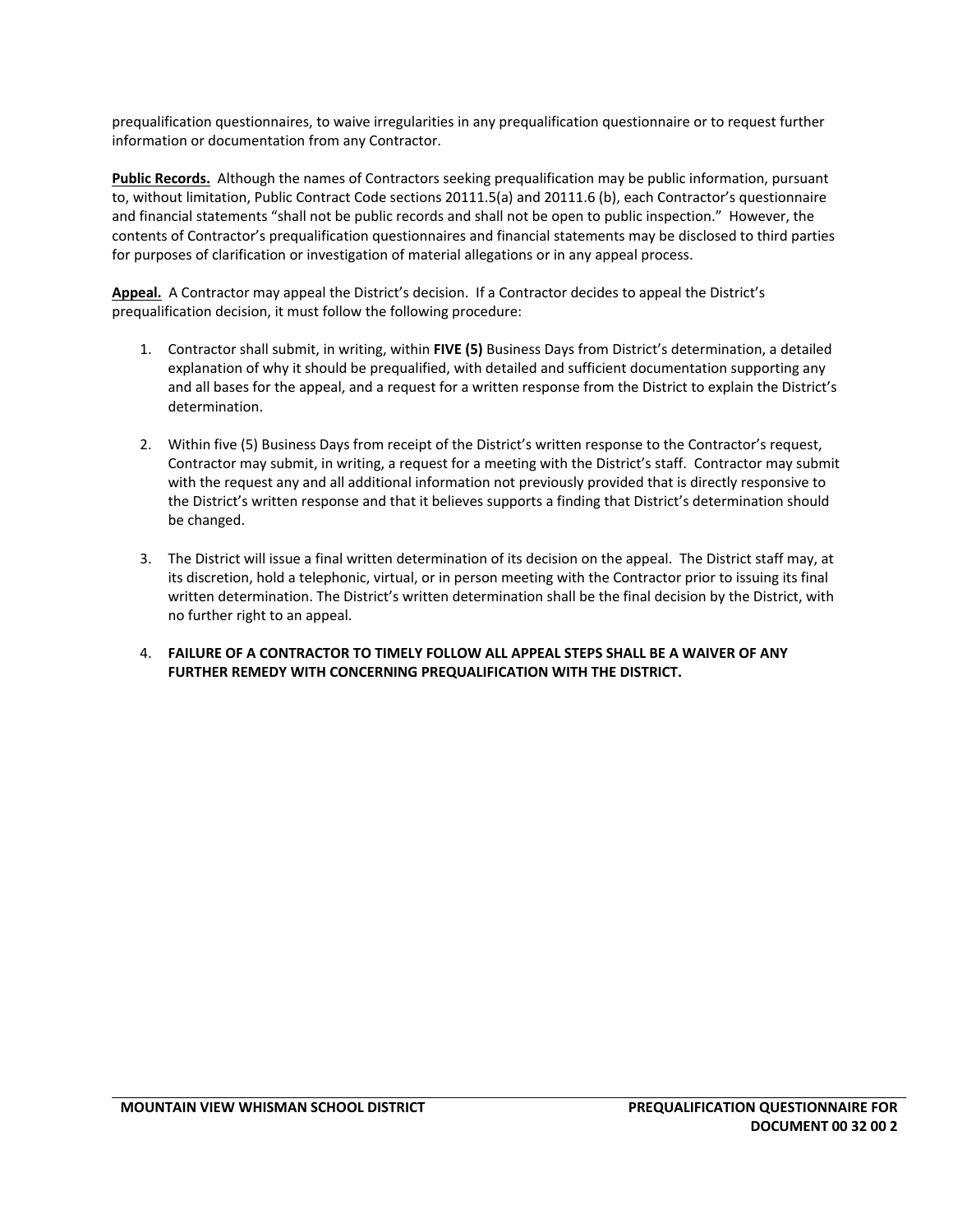|                                                                                                                                                                                                                                                                                                                                                                                                                                 | <b>CONTRACTOR (OR "FIRM") INFORMATION</b>                   |                                    |
|---------------------------------------------------------------------------------------------------------------------------------------------------------------------------------------------------------------------------------------------------------------------------------------------------------------------------------------------------------------------------------------------------------------------------------|-------------------------------------------------------------|------------------------------------|
| Contractor's company name:                                                                                                                                                                                                                                                                                                                                                                                                      |                                                             |                                    |
| Address:                                                                                                                                                                                                                                                                                                                                                                                                                        |                                                             |                                    |
| Telephone:                                                                                                                                                                                                                                                                                                                                                                                                                      |                                                             |                                    |
| Mobile telephone:                                                                                                                                                                                                                                                                                                                                                                                                               |                                                             |                                    |
| E-mail:                                                                                                                                                                                                                                                                                                                                                                                                                         |                                                             |                                    |
| Years in business under current company name:                                                                                                                                                                                                                                                                                                                                                                                   |                                                             |                                    |
| Years at the above address:                                                                                                                                                                                                                                                                                                                                                                                                     |                                                             |                                    |
| Types of work performed with own forces:                                                                                                                                                                                                                                                                                                                                                                                        |                                                             |                                    |
| Gross revenue of the Firm for the past three (3) years:                                                                                                                                                                                                                                                                                                                                                                         |                                                             |                                    |
| \$                                                                                                                                                                                                                                                                                                                                                                                                                              | \$                                                          | \$                                 |
| Submit an audited or reviewed financial statement for the past two (2) full fiscal years. A letter verifying availability of<br>a line of credit may also be attached; however, it will be considered as supplemental information only, and is not a<br>substitute for the required financial statement.<br>Name of license holder exactly as on file with the California State License Board:                                  |                                                             |                                    |
| License classification(s):                                                                                                                                                                                                                                                                                                                                                                                                      |                                                             |                                    |
| License Number(s):                                                                                                                                                                                                                                                                                                                                                                                                              |                                                             |                                    |
| License expiration date(s):                                                                                                                                                                                                                                                                                                                                                                                                     |                                                             |                                    |
| Department of Industrial Relations registration number (Per Labor Code section 1725.5):                                                                                                                                                                                                                                                                                                                                         |                                                             |                                    |
| Number of years license holder has held the listed license(s):                                                                                                                                                                                                                                                                                                                                                                  |                                                             |                                    |
| Number of years Contractor has done business in California under contractor's license law:                                                                                                                                                                                                                                                                                                                                      |                                                             |                                    |
| Number of years Contractor has done business in California under current Contractor's license:                                                                                                                                                                                                                                                                                                                                  |                                                             |                                    |
| Has your Firm changed name(s) or license number(s) in the past five (5) years? ( $Y / N$ ). If "yes", explain on a                                                                                                                                                                                                                                                                                                              |                                                             |                                    |
| separate signed sheet, including the reason for the change.                                                                                                                                                                                                                                                                                                                                                                     |                                                             |                                    |
| Has there been any change in ownership of the Firm at any time in the past five (5) years? NOTE: A corporation whose<br>shares are publicly traded is not required to answer this question. $( Y / N)$ . If "yes", explain on a separate signed<br>sheet, including the reason for the change.                                                                                                                                  |                                                             |                                    |
| Is the Firm a subsidiary, parent, holding company, or affiliate of another construction firm? NOTE: Include information<br>about other firms if one firm owns ten percent (10%) or more of another, or if an owner, partner, or officer of your Firm<br>holds a similar position in another firm. $( Y / N)$ . If "yes", explain on a separate signed sheet, the name of the related<br>company(ies) and the percent ownership. |                                                             |                                    |
| Indicate the form of Contractor's firm (type of business entity):<br>Individual<br>Partnership<br>Limited Liability Company                                                                                                                                                                                                                                                                                                     | Sole Proprietorship<br>Limited Partnership<br>Joint Venture |                                    |
|                                                                                                                                                                                                                                                                                                                                                                                                                                 |                                                             |                                    |
| <b>MOUNTAIN VIEW WHISMAN SCHOOL DISTRICT</b>                                                                                                                                                                                                                                                                                                                                                                                    |                                                             | PREQUALIFICATION QUESTIONNAIRE FOR |

**DOCUMENT 00 32 00 3**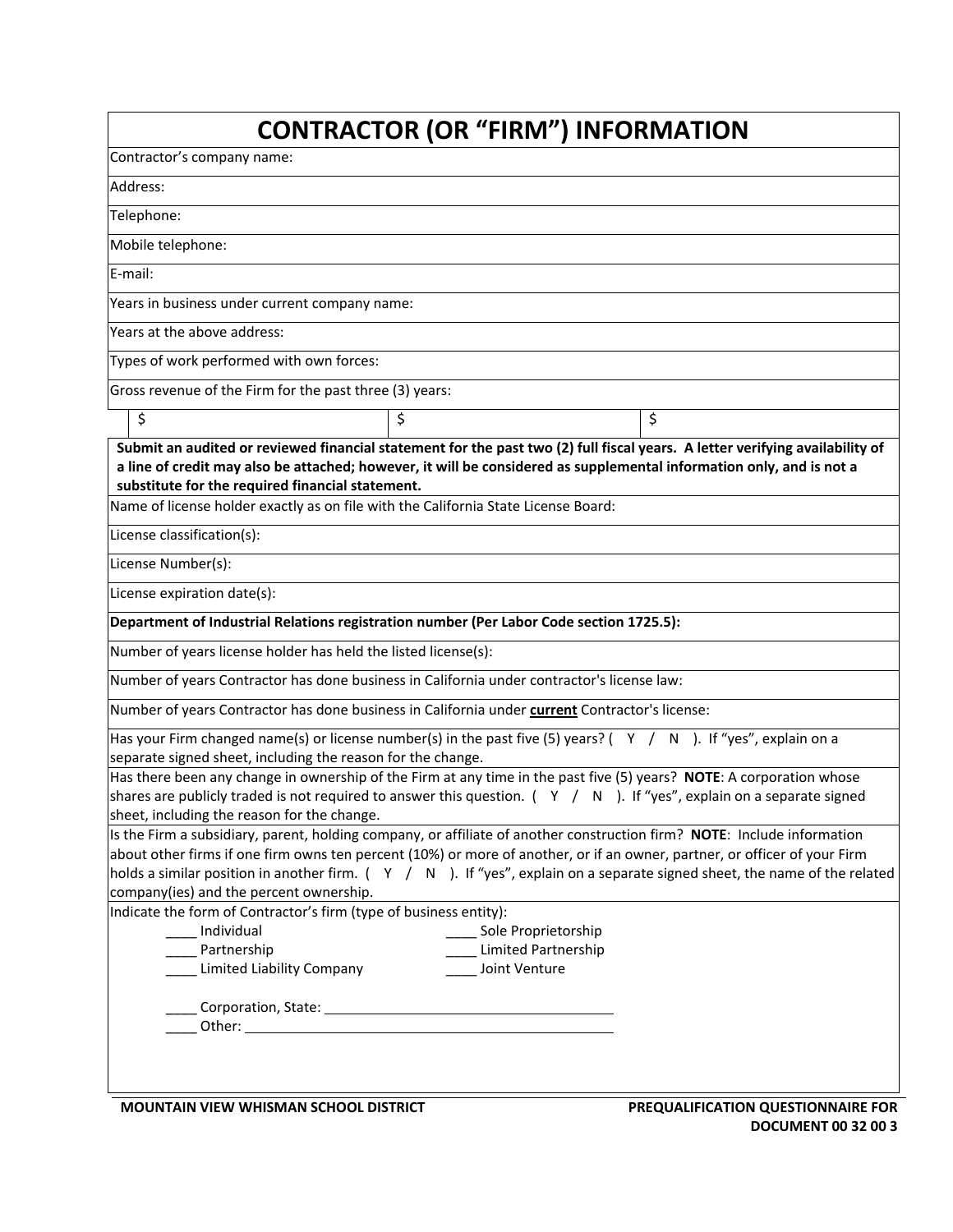List the following for each corporation officer, general partner, limited partner, owner, etc. (as applicable) for the Contractor's type of entity. For joint ventures, include this information for each entity in the joint venture and the percent  $\sim$  ownership of each joint venture. Attach all additional information on separate signed sheets as needed.

| Name | Position | Years with Co.   % Ownership |  |
|------|----------|------------------------------|--|
|      |          |                              |  |
|      |          |                              |  |
|      |          |                              |  |
|      |          |                              |  |
|      |          |                              |  |
|      |          |                              |  |
|      |          |                              |  |
|      |          |                              |  |
|      |          |                              |  |
|      |          |                              |  |
|      |          |                              |  |
|      |          |                              |  |

Identify every construction firm, contractor and/or construction management firm that the Contractor or any person listed above has been associated with (as officer, general partner, limited partner, owner, RMO, RME etc.) at any time during the **past five (5) years** ("Associated Firm"). Include all additional references and/or information on separate signed sheets. NOTE: For this question, "owner" and "partner" refers to ownership of ten percent (10%) or more of the business, or ten percent (10%) or more of its stock if the business is a corporation. include all additional information on separate signed sheets as needed.

| Name of Person at      |                                | Contractor's<br>License No. of | <b>Dates of Person's</b><br><b>Participation with</b> |
|------------------------|--------------------------------|--------------------------------|-------------------------------------------------------|
| <b>Associated Firm</b> | <b>Name of Associated Firm</b> | <b>Associated Firm</b>         | <b>Associated Firm</b>                                |
|                        |                                |                                |                                                       |
|                        |                                |                                |                                                       |
|                        |                                |                                |                                                       |
|                        |                                |                                |                                                       |

# **CONTRACTOR'S BONDING COMPANY (SURETY) INFORMATION**

Name(s) of bonding company(ies) your Firm has utilized over the past five (5) years (not broker or agency):

Address(es) of those bonding company(ies):

Number of years Contractor has been with those bonding company/surety:

Name of broker/agent:

Address of broker/agent:

Telephone number of broker/agent:

E-mail of broker/agent:

Contractor's total current bonding capacity: \$

**MOUNTAIN VIEW WHISMAN SCHOOL DISTRICT PREQUALIFICATION QUESTIONNAIRE FOR** 

**DOCUMENT 00 32 00 4**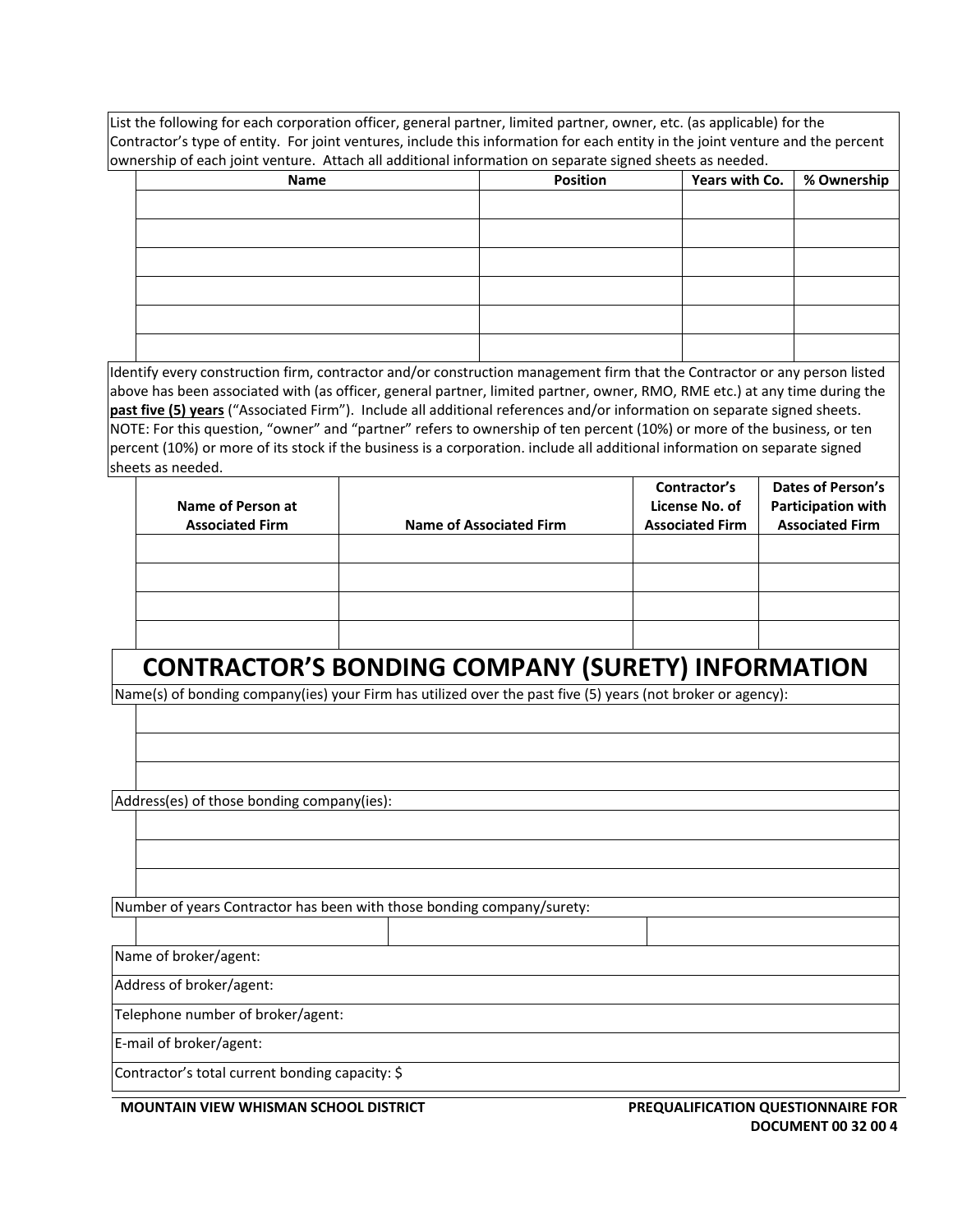### **CONTRACTOR'S INSURANCE INFORMATION**

Name of insurance company(ies) your Firm has utilized over the past five (5) years (not broker or agency):

Address of those insurance company(ies):

"Best" rating(s) for those insurance company(ies):

Number of years Contractor has been with those insurance company(ies):

Name of broker/agent:

Address of broker/agent:

Telephone number of broker/agent:

E-mail of broker/agent:

Contractor's current insurance limits for the following types of coverage:

| contractor is carrent modiance mints for the following types or coverage.               |     |                                        |     |  |
|-----------------------------------------------------------------------------------------|-----|----------------------------------------|-----|--|
| Commercial General Liability                                                            |     | Each occurrence                        |     |  |
|                                                                                         |     | General aggregate                      |     |  |
| <b>Product Liability &amp; Completed Operations</b>                                     |     | Each occurrence                        |     |  |
|                                                                                         |     | General aggregate                      |     |  |
| Automobile Liability - Any Auto                                                         |     | Combined Single Limit (per occurrence) |     |  |
| Employers' Liability                                                                    |     |                                        |     |  |
| Builder's Risk (Course of Construction)                                                 |     |                                        |     |  |
| Workers' Compensation Experience Modification Rate for the past five (5) premium years: |     |                                        |     |  |
| (1) Current year:                                                                       | (2) |                                        | (3) |  |
|                                                                                         | (4) |                                        | (5) |  |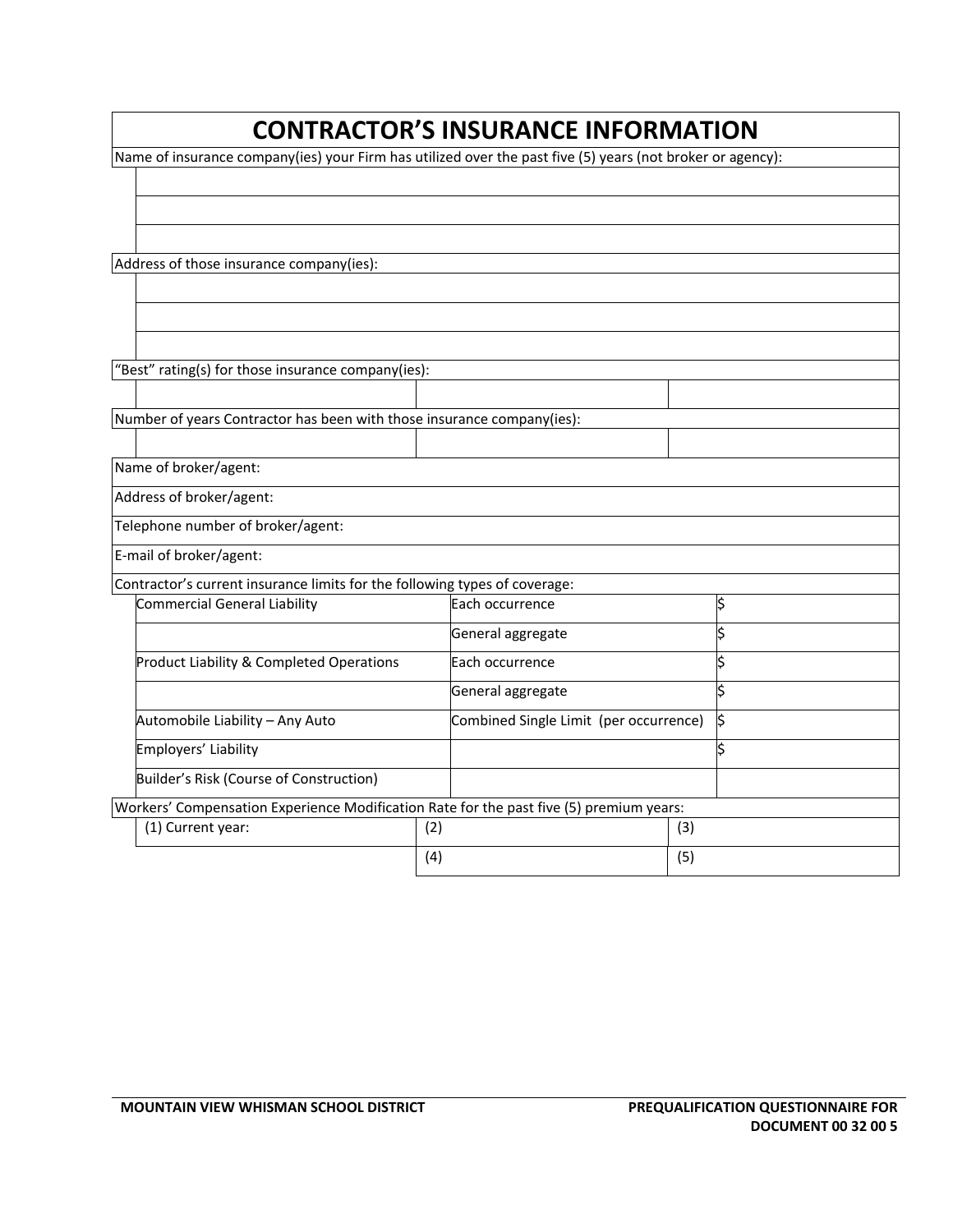# **QUESTIONS**

| <b>Pass/Fail Questions (Essential Criteria)</b> |                                                                                                               |                |  |  |
|-------------------------------------------------|---------------------------------------------------------------------------------------------------------------|----------------|--|--|
|                                                 | 1a. GENERAL CONTRACTORS ONLY:                                                                                 | YES NO         |  |  |
|                                                 |                                                                                                               | $NO = cannot$  |  |  |
|                                                 | Has your Firm contracted for and completed construction of a minimum of:                                      | prequalify     |  |  |
|                                                 | Four (4) California K-12 public school district construction projects,                                        |                |  |  |
|                                                 | Each with a value of at least \$1,000,000, and                                                                |                |  |  |
|                                                 | All within the past five (5) years?<br>(Please circle one).<br>$\bullet$                                      |                |  |  |
|                                                 |                                                                                                               |                |  |  |
|                                                 | NOTE: You must list these projects in the "Contractor Project References" Section.                            |                |  |  |
|                                                 | 1b. FIRST-TIER SUBCONTRACTORS ONLY:                                                                           | YES NO         |  |  |
|                                                 |                                                                                                               | $NO = cannot$  |  |  |
|                                                 | Has your Firm contracted for and completed construction of a minimum of:                                      | prequalify     |  |  |
|                                                 | Four (4) California K-12 public school district construction projects,                                        |                |  |  |
|                                                 | Each with a value of at least \$200,000, and<br>$\bullet$                                                     |                |  |  |
|                                                 | All within the past five (5) years?<br>(Please circle one).<br>$\bullet$                                      |                |  |  |
|                                                 |                                                                                                               |                |  |  |
|                                                 | NOTE: You must list these projects in the "Contractor Project References" Section.                            |                |  |  |
|                                                 | 2. Does your Firm currently hold all contractors' license(s) necessary to perform the work and have those     | YES NO         |  |  |
|                                                 | license(s) been consistently active for at least five (5) years without revocation or suspension?             | $NO = cannot$  |  |  |
|                                                 | (Please circle one).                                                                                          | prequalify     |  |  |
|                                                 | 3. Has your Firm or an Associated Firm been found non-responsible, debarred, disqualified, forbidden, or      | YES NO         |  |  |
|                                                 | otherwise prohibited from performing work and/or bidding on work for any public agency within                 | $YES = cannot$ |  |  |
|                                                 | California within the past five (5) years?<br>(Please circle one).                                            | prequalify     |  |  |
|                                                 | 4. Has your Firm or an Associated Firm defaulted on a contract or been terminated for cause by any public     | YES NO         |  |  |
|                                                 | agency on any project within California within the past five (5) years and, if so and if challenged, has that | YES = cannot   |  |  |
|                                                 | default or termination been upheld by a court or an arbitrator? (Please circle one).                          | prequalify     |  |  |
|                                                 | 5. Has your Firm or an Associated Firm or any of their owners or officers been convicted of a crime under     | YES NO         |  |  |
|                                                 | federal, state, or local law involving:                                                                       | $YES = cannot$ |  |  |
|                                                 | (1) Bidding for, awarding of, or performance of a contract with a public entity;                              | prequalify     |  |  |
|                                                 | (2) Making a false claim(s) to any public entity; or                                                          |                |  |  |
|                                                 | (3) Fraud, theft, or other act of dishonesty                                                                  |                |  |  |
|                                                 | to any contracting party within the past ten (10) years?<br>(Please circle one).                              |                |  |  |
|                                                 | 6. Has a performance bond surety for your Firm or a performance bond surety for an Associated Firm had        | YES NO         |  |  |
|                                                 | to:                                                                                                           | $YES = cannot$ |  |  |
|                                                 | (1) Takeover or complete a project,                                                                           | prequalify     |  |  |
|                                                 | (2) Supervise the work of a project, or                                                                       |                |  |  |
|                                                 | (3) Pay amounts to third parties to satisfy claims against your performance bond                              |                |  |  |
|                                                 | related to construction activities of your Firm or an Associated Firm within the past five (5) years?         |                |  |  |
|                                                 | (Please circle one).                                                                                          |                |  |  |
|                                                 | If you answered:                                                                                              |                |  |  |
|                                                 | "NO" to questions 1a, 1b, or 2                                                                                |                |  |  |
|                                                 | or                                                                                                            |                |  |  |
|                                                 | "YES" to questions 3-6, then STOP.                                                                            |                |  |  |
|                                                 | You are not eligible for prequalification at this time.                                                       |                |  |  |
|                                                 |                                                                                                               |                |  |  |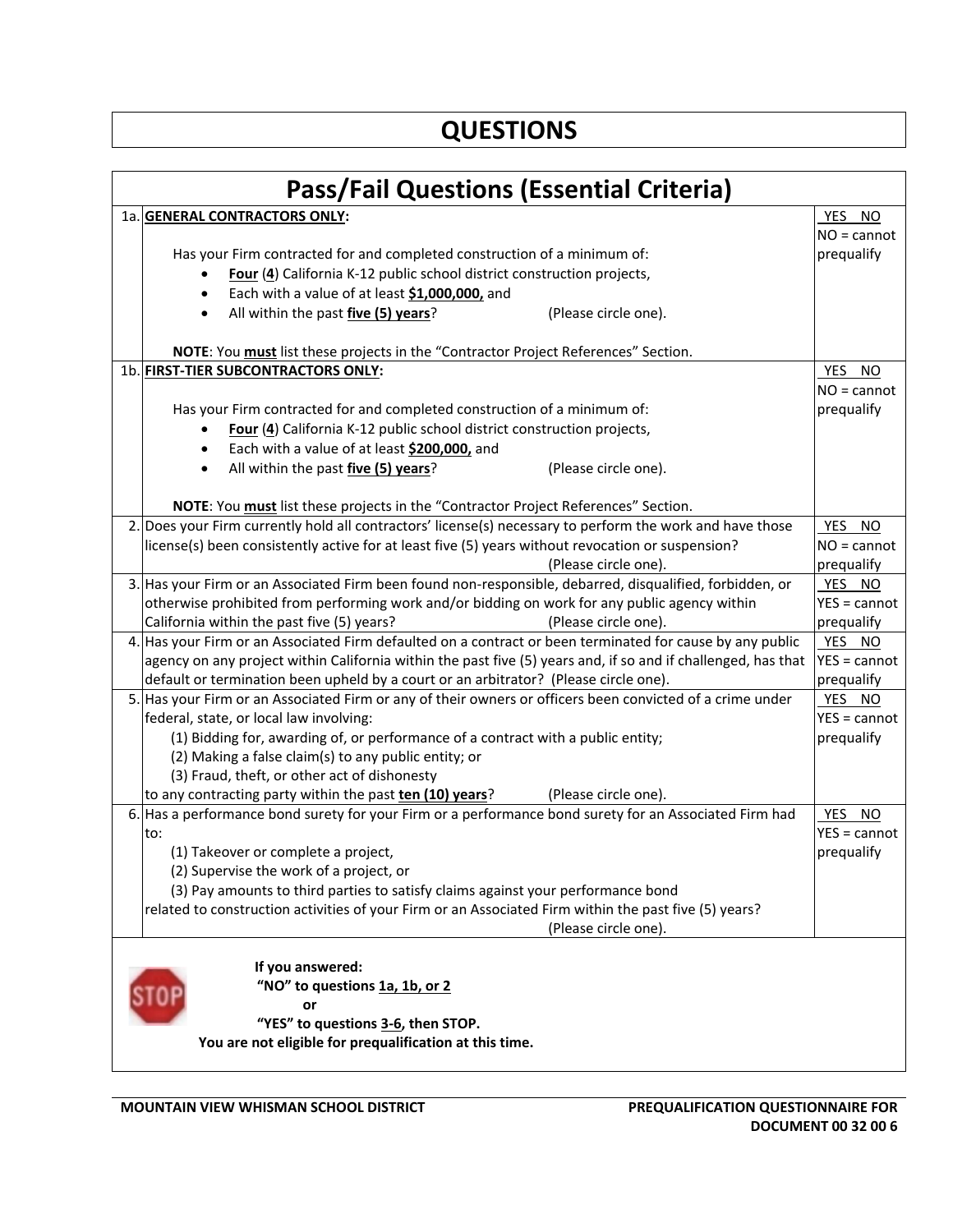| <b>Scored Questions</b>                                                                                                                                                                                                                                                                                                               |                         |  |
|---------------------------------------------------------------------------------------------------------------------------------------------------------------------------------------------------------------------------------------------------------------------------------------------------------------------------------------|-------------------------|--|
| 1. Has your Firm paid liquidated damages pursuant to a contract for a project with either a public or<br>private owner within the past five (5) years?<br>(Please circle one).                                                                                                                                                        | YES NO                  |  |
| If YES, explain and indicate on separate signed sheet(s) the project name(s), damages(s), and<br>date(s).                                                                                                                                                                                                                             |                         |  |
| 2. Has your Firm paid a premium of more than one percent (1%) for a performance and payment bond on<br>any project(s) within the past five (5) years?<br>(Please circle one).                                                                                                                                                         | YES<br>NO               |  |
| If YES, explain and indicate on separate signed sheet(s) the project name(s), the premium<br>amount(s), and date(s).                                                                                                                                                                                                                  |                         |  |
| 3. Has any insurer had to pay amounts to third parties that were in any way related to construction<br>activities of your Firm within the past five (5) years?<br>(Please circle one).                                                                                                                                                | YES<br>NO               |  |
| If YES, explain and indicate on separate signed sheet(s) the project name(s), the amount(s)<br>paid, and date(s).                                                                                                                                                                                                                     |                         |  |
| 4. Has your Firm's Workers' Compensation Experience Modification Rate exceeded 1.0 at any time for the<br>past five (5) premium years?<br>(Please circle one).                                                                                                                                                                        | YES<br><b>NO</b>        |  |
| If YES, explain and indicate on separate signed sheet(s) the EMR(s) and the applicable date(s).                                                                                                                                                                                                                                       |                         |  |
| 5. Has there been a period when your Firm had employees but was without workers' compensation<br>insurance or state-approved self-insurance within the past five (5) years? (Please circle one).                                                                                                                                      | <b>YES</b><br><b>NO</b> |  |
| If YES, explain and indicate on separate signed sheet(s) the reason(s) for not having this<br>insurance and the applicable date(s).                                                                                                                                                                                                   |                         |  |
| 6. Has your Firm declared bankruptcy or been placed in receivership within the past five (5) years?<br>(Please circle one).                                                                                                                                                                                                           | YES<br><b>NO</b>        |  |
| If YES, explain and indicate on separate signed sheet(s) the type of bankruptcy, the Firm's<br>current recovery plan, and the applicable date(s).                                                                                                                                                                                     |                         |  |
| 7. Has your Firm been denied bond coverage by a surety company, or has there been a period of time<br>when your Firm had no surety bond in place during a public construction project when one was required<br>within the past five (5) years?<br>(Please circle one).                                                                | YES NO                  |  |
| If YES, provide details on a separate signed sheet indicating the date(s) when your Firm was<br>denied coverage and the name of the company or companies which denied coverage; and the<br>period(s) during which you had no surety bond in place.                                                                                    |                         |  |
| 8. Has a project owner, general contractor, architect, or construction manager filed claim(s) in an amount<br>exceeding \$50,000 against your Firm, or has your Firm filed claim(s) in an amount exceeding \$50,000<br>against a project owner, general contractor, architect, or construction manager in the past five (5)<br>years? | YES<br>NO               |  |
| If YES, explain and indicate on separate signed sheet(s) the project name(s), claim(s) and the<br>date(s) of claim(s).                                                                                                                                                                                                                |                         |  |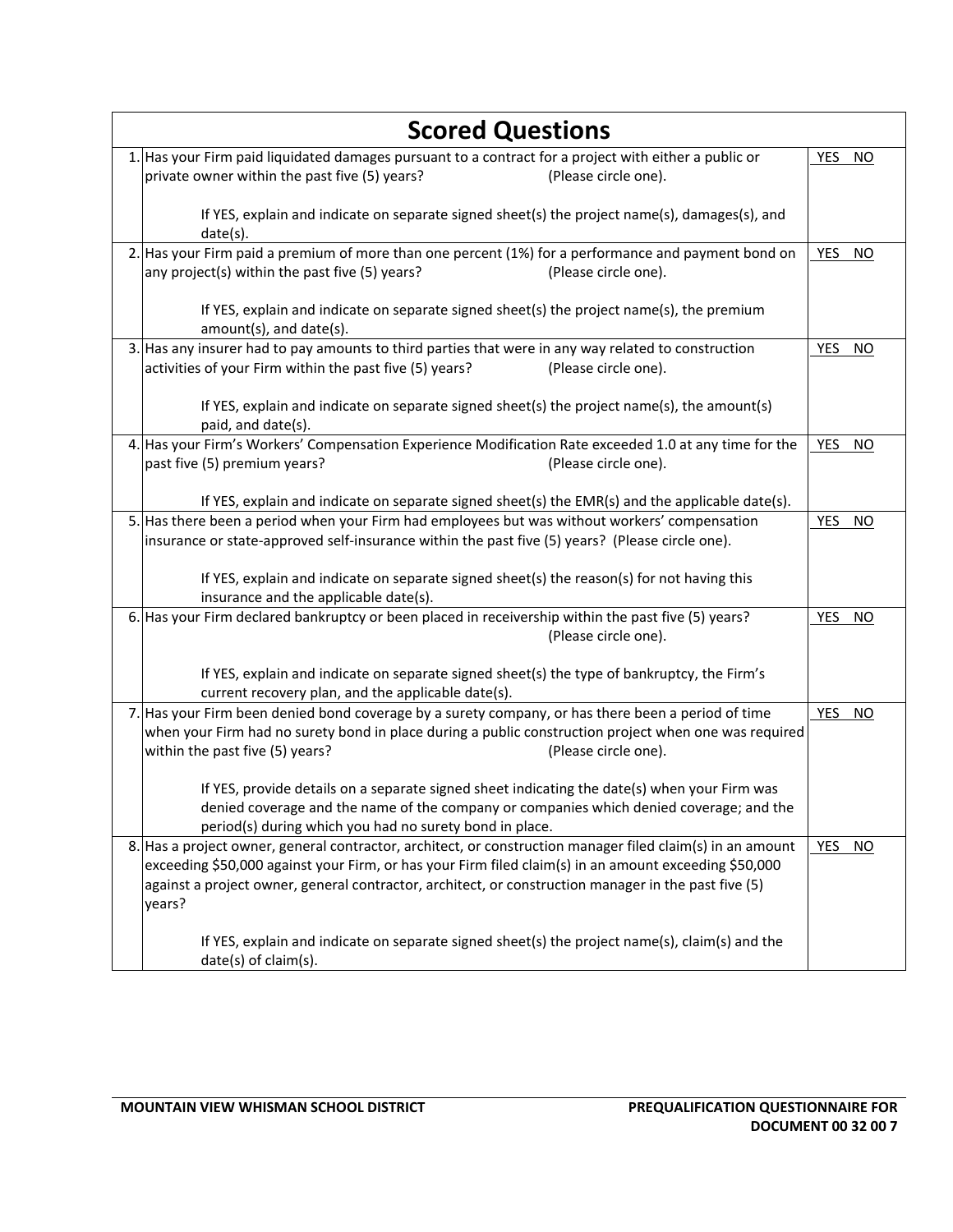| 9. Has your Firm or an Associated Firm been cited and/or assessed any penalties for non-compliance with         | YES NO                  |
|-----------------------------------------------------------------------------------------------------------------|-------------------------|
| state and/or federal laws and/or regulations, including public bidding requirements and Labor Code              |                         |
| violations, within the past five (5) years?                                                                     |                         |
|                                                                                                                 |                         |
| If "YES," indicate on separate signed sheet(s) the project name(s), violation(s), and date(s) of                |                         |
| citation(s) and/or assessment(s).                                                                               |                         |
| 10. Has your Firm been cited and/or assessed penalties by the Environmental Protection Agency, any air          | YES NO                  |
| quality management district, any regional water quality control board, or any other environmental               |                         |
| agency within the past five (5) years?                                                                          |                         |
|                                                                                                                 |                         |
| If "yes," indicate on separate signed sheet(s) the project name(s), violation(s), and date(s) of                |                         |
| citation.                                                                                                       |                         |
| 11. Has CAL OSHA and/or federal Occupational Safety and Health Administration cited and assessed                | <b>YES</b><br><b>NO</b> |
| penalties against your Firm, including any "serious," "willful" or "repeat" violations of safety or health      |                         |
| regulations within the past five (5) years?                                                                     |                         |
|                                                                                                                 |                         |
| If "yes," indicate on separate signed sheet(s) the project name(s), violation(s), and date(s) of                |                         |
| citation. If the citation was appealed and a decision has been issued, state the case number and                |                         |
| the date of the decision.                                                                                       |                         |
|                                                                                                                 |                         |
| 12. Has your Firm been required to pay either back wages or penalties for its failure to comply with            | <b>YES</b><br><b>NO</b> |
| California's prevailing wage laws, with California's apprenticeship laws or regulations, or with federal        |                         |
| Davis-Bacon prevailing wage laws within the past five (5) years?                                                |                         |
|                                                                                                                 |                         |
| If "yes," indicate on separate signed sheet(s) the project name(s), the nature of the violation(s),             |                         |
| the name and owner of the project(s), the number of employees who were initially underpaid                      |                         |
| and the amount of back wages and penalties that your Firm was required to pay.                                  |                         |
| 13. Does your Firm require weekly, documented safety meetings to be held for construction employees and         | <b>YES</b><br><b>NO</b> |
| field supervisors during the course of a project?                                                               |                         |
|                                                                                                                 |                         |
| 14. Provide the name, address and telephone number of the apprenticeship program (approved by the California    |                         |
| Apprenticeship Council) from whom you intend to request the dispatch of apprentices to your Firm for use on any |                         |
| public work project for which you are awarded a contract by the District.                                       |                         |
|                                                                                                                 |                         |
|                                                                                                                 |                         |
|                                                                                                                 |                         |
|                                                                                                                 |                         |
|                                                                                                                 |                         |